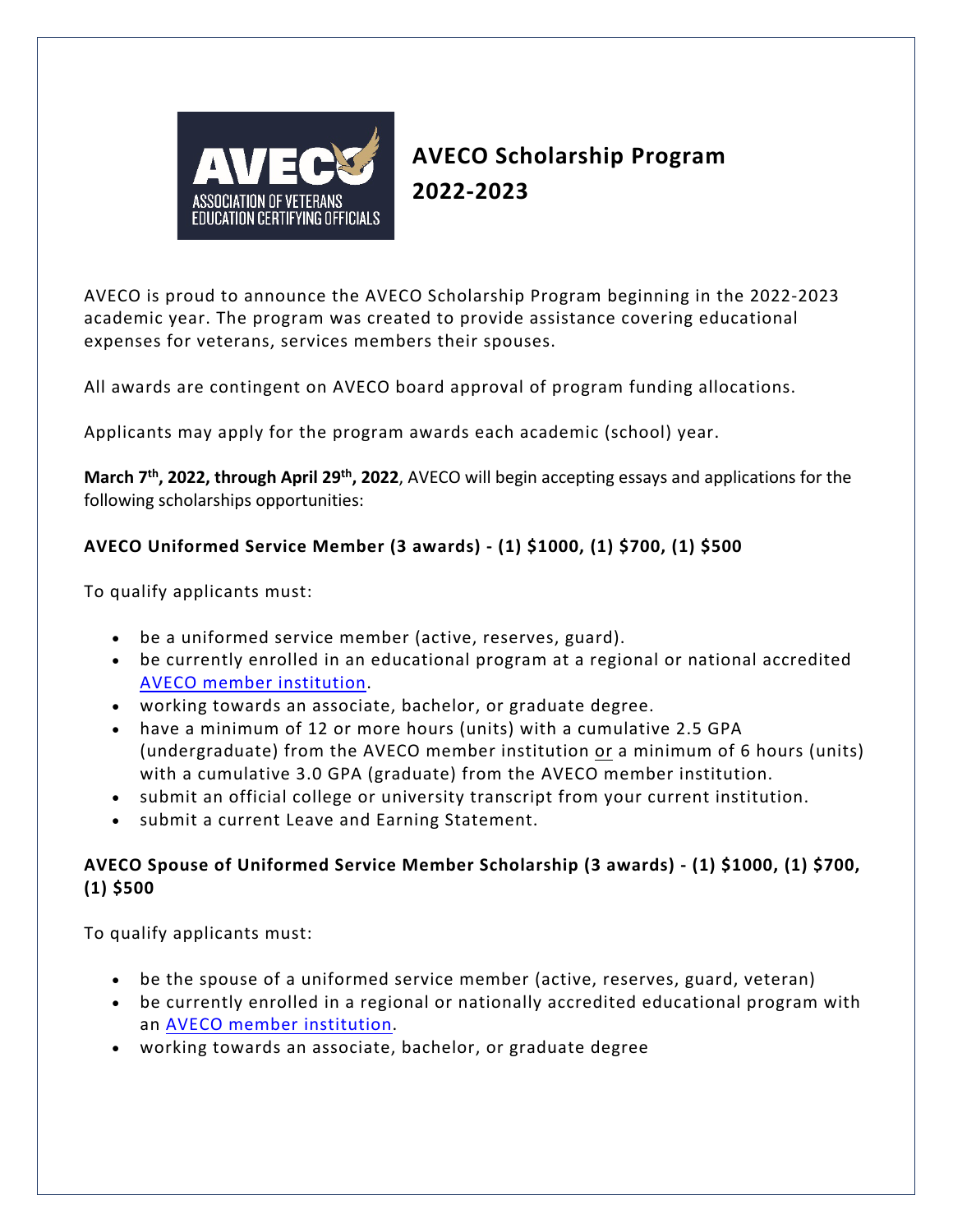- have a minimum of 12 or more hours (units) with a cumulative 2.5 GPA (undergraduate) from the AVECO member institution or minimum of 6 hours (units) with a cumulative 3.0 GPA (graduate) from the AVECO member institution
- submit an official college or university transcript from your current institution
- submit a current Leave and Earning Statement and copy of a corresponding marriage certificate or license.

### **AVECO Veteran Scholarship - (1) \$1000, (1) \$700, (1) \$500**

To qualify applicants must:

- be a prior uniformed service member (active, reserves, guard) and have discharge status of "honorable".
- working towards an associate, bachelor, or graduate degree.
- have a minimum of 12 or more hours (units) with a cumulative 2.5 GPA (undergraduate) from the [AVECO member institution](https://www.aveco.org/_files/ugd/82bd48_8532bd10bd2940a295d29425b19c1e67.pdf) or minimum of 6 hours (unit) with a cumulative 3.0 GPA (graduate) from the AVECO member institution.
- submit an unofficial college or university transcript from your current institution.
- submit a copy of DD-214.

#### **Applicant Submission Criteria**

All application submissions must include a cover page which documents the following:

- Applicants contact information to include:
	- o Name,
	- o Address,
	- o Phone Number, and
	- o Email Address
- Name of member institution with the name of the primary School Certifying Official's contact information to be used to confirm enrollment.
- Completed and signed AVECO FERPA Release form.
- Attached essay that includes:
	- o Student's military affiliation,
	- o Military service history (if veteran or service member only),
	- o Explanation of need for scholarship, and
	- o What student plans to do with her or his degree.

Preferred method of submission: Electronic – AVECO SCHOLARSHIP in Subject Line to aveco.org@gmail.com.